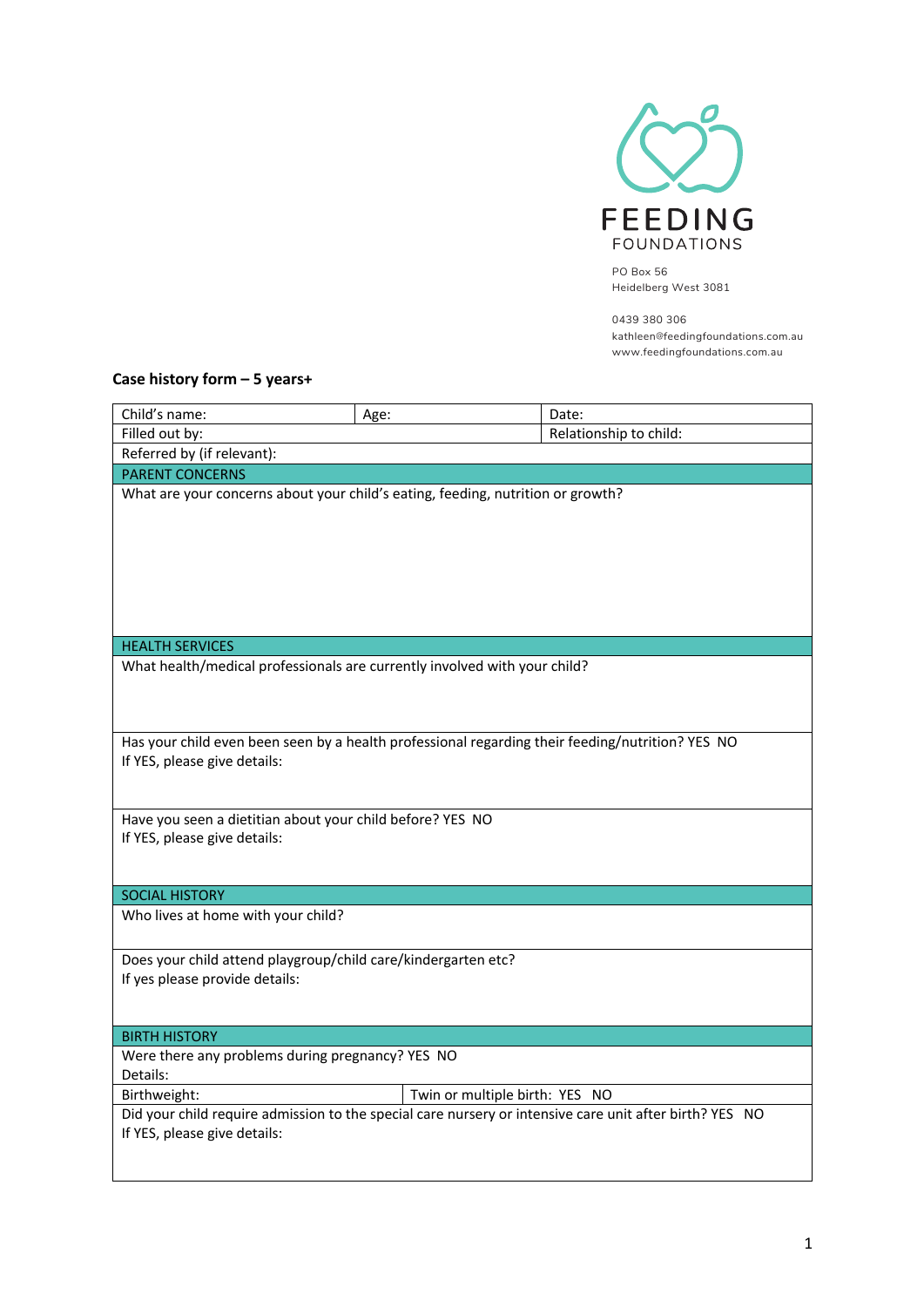| <b>MEDICAL HISTORY</b>                                                                            |                                                                                                                |  |  |  |
|---------------------------------------------------------------------------------------------------|----------------------------------------------------------------------------------------------------------------|--|--|--|
|                                                                                                   | Does your child have any medical diagnosis or conditions (past or present)? (E.g. gastrointestinal issues such |  |  |  |
|                                                                                                   | as reflux, vomiting, constipation; poor growth, cardiac or renal conditions; neurological conditions; learning |  |  |  |
| disability etc) YES NO                                                                            |                                                                                                                |  |  |  |
| If YES, please give details:                                                                      |                                                                                                                |  |  |  |
|                                                                                                   |                                                                                                                |  |  |  |
|                                                                                                   |                                                                                                                |  |  |  |
|                                                                                                   |                                                                                                                |  |  |  |
|                                                                                                   |                                                                                                                |  |  |  |
| Has your child ever been hospitalised or had any surgeries? YES NO                                |                                                                                                                |  |  |  |
| Is YES, please list reason(s) and approximate date/ages:                                          |                                                                                                                |  |  |  |
|                                                                                                   |                                                                                                                |  |  |  |
|                                                                                                   |                                                                                                                |  |  |  |
|                                                                                                   |                                                                                                                |  |  |  |
|                                                                                                   |                                                                                                                |  |  |  |
| Does you child have any allergies or intolerances? YES NO                                         |                                                                                                                |  |  |  |
| If YES, please provide details:                                                                   |                                                                                                                |  |  |  |
|                                                                                                   |                                                                                                                |  |  |  |
|                                                                                                   |                                                                                                                |  |  |  |
|                                                                                                   |                                                                                                                |  |  |  |
| What is your child's current health like? (e.g. how often do they get sick, any ongoing issues?)  |                                                                                                                |  |  |  |
|                                                                                                   |                                                                                                                |  |  |  |
| Current (or most recent) weight:                                                                  | Current (or most recent) length/height:                                                                        |  |  |  |
|                                                                                                   |                                                                                                                |  |  |  |
| What has their growth been like since they were born?                                             |                                                                                                                |  |  |  |
|                                                                                                   |                                                                                                                |  |  |  |
| How do you feel about your child's size and shape?                                                |                                                                                                                |  |  |  |
|                                                                                                   |                                                                                                                |  |  |  |
|                                                                                                   |                                                                                                                |  |  |  |
| Any relevant family history of medical, developmental, allergy or eating issues? YES NO           |                                                                                                                |  |  |  |
| If YES, please give details:                                                                      |                                                                                                                |  |  |  |
| <b>DEVELOPMENTAL HISTORY</b>                                                                      |                                                                                                                |  |  |  |
| Did you child ever have any delays in developing motor, language or learning skills? YES NO       |                                                                                                                |  |  |  |
| Details:                                                                                          |                                                                                                                |  |  |  |
|                                                                                                   |                                                                                                                |  |  |  |
|                                                                                                   |                                                                                                                |  |  |  |
| What is you child sleeping like currently?                                                        |                                                                                                                |  |  |  |
|                                                                                                   |                                                                                                                |  |  |  |
|                                                                                                   |                                                                                                                |  |  |  |
| <b>FEEDING HISTORY</b>                                                                            |                                                                                                                |  |  |  |
| Was/is your child breastfed or bottle fed?                                                        | For how long?                                                                                                  |  |  |  |
|                                                                                                   |                                                                                                                |  |  |  |
| Any problems with breast or bottle feeding? (e.g. weak suck, long feeds, low/oversupply, fussy at |                                                                                                                |  |  |  |
| breast/bottle, frequent breast problems (e.g. blocked ducts/mastitis)                             |                                                                                                                |  |  |  |
|                                                                                                   |                                                                                                                |  |  |  |
|                                                                                                   |                                                                                                                |  |  |  |
| Was your child tube fed at any point? For how long? What type? (e.g. NGT, NJT, PEG)               |                                                                                                                |  |  |  |
|                                                                                                   |                                                                                                                |  |  |  |
|                                                                                                   |                                                                                                                |  |  |  |
| When did your child's feeding/nutrition concerns begin?                                           |                                                                                                                |  |  |  |
| Describe:                                                                                         |                                                                                                                |  |  |  |
|                                                                                                   |                                                                                                                |  |  |  |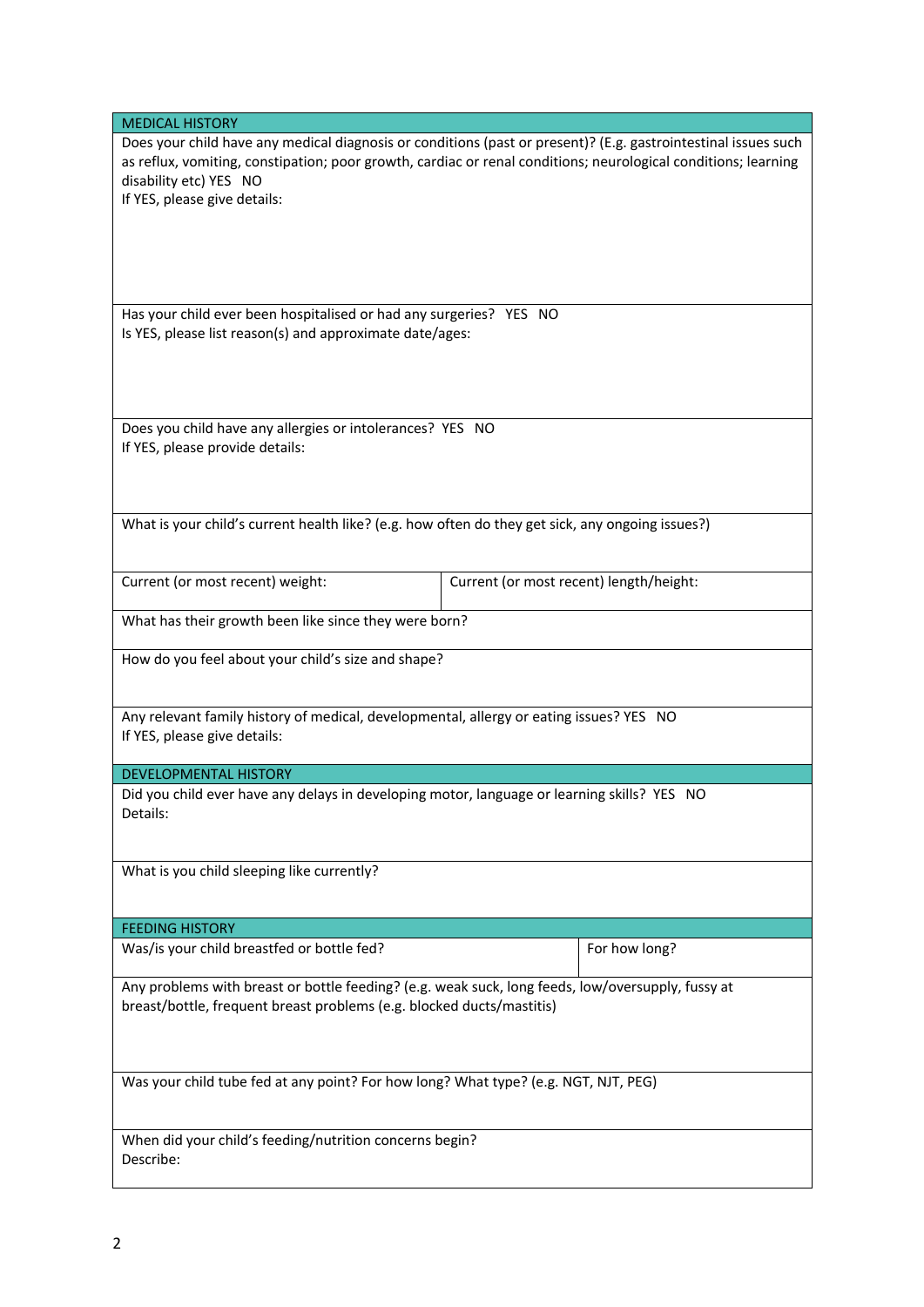

PO Box 56 Heidelberg West 3081

0439 380 306 kathleen@feedingfoundations.com.au www.feedingfoundations.com.au

| <b>CURRENT EATING/FEEDING</b>                                          |                |                                                                                                         |                    |  |  |
|------------------------------------------------------------------------|----------------|---------------------------------------------------------------------------------------------------------|--------------------|--|--|
| Where does your child eat meals at home?                               |                |                                                                                                         |                    |  |  |
| Does your child eat on their own or with others? Who do they eat with? |                |                                                                                                         |                    |  |  |
| Does your child:                                                       | Spit food out? | Hold food in their mouth?                                                                               | Vomit when eating? |  |  |
| What are your child's preferred food and drinks?                       |                |                                                                                                         |                    |  |  |
| What are your child's non-preferred food and drinks?                   |                |                                                                                                         |                    |  |  |
| Are there whole food groups that your child avoids?                    |                |                                                                                                         |                    |  |  |
| foods/drinks that they do accept.                                      |                | If your child only eats a very limited range of foods (e.g. less than 20-30 foods), please list all the |                    |  |  |
| How does your child behave at mealtimes?                               |                |                                                                                                         |                    |  |  |
| How do you respond?                                                    |                |                                                                                                         |                    |  |  |
| Does your child refuse to eat? Under what circumstances?               |                |                                                                                                         |                    |  |  |